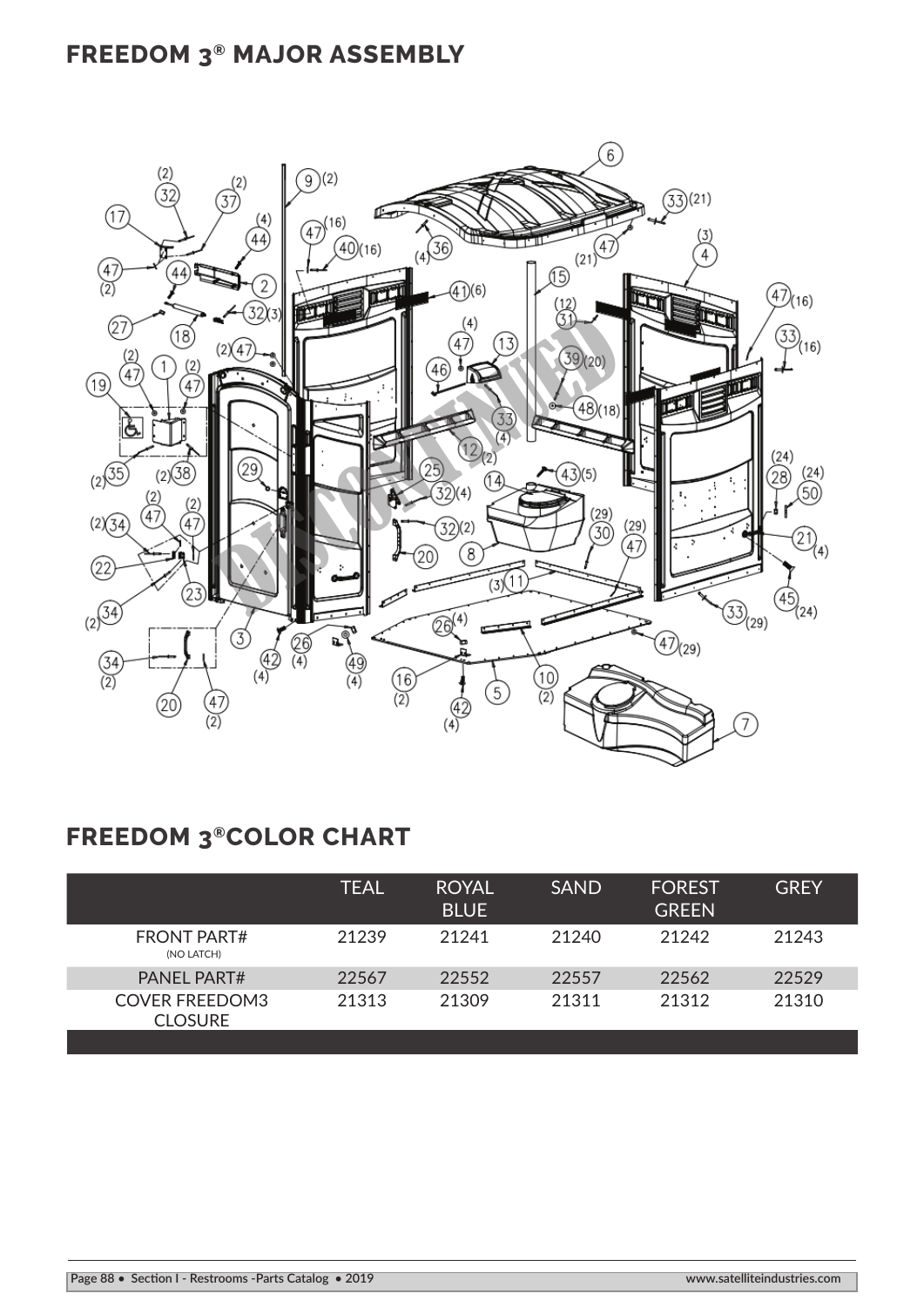## **FREEDOM 3® MAJOR ASSEMBLY**

| <b>REV D</b><br><b>ITEM#</b> | PART#                                | QPU                            | <b>DESCRIPTION</b>                                                | <b>PRICE</b><br><b>EACH</b> |
|------------------------------|--------------------------------------|--------------------------------|-------------------------------------------------------------------|-----------------------------|
| $\mathbf{1}$                 | 21304                                | $\mathbf{1}$                   | <b>BRACKET- FREEDOM3 HCP DGRY</b>                                 |                             |
| $\overline{2}$<br>3          | <b>SEE CHART</b><br><b>SEE CHART</b> | $\mathbf{1}$<br>$\mathbf{1}$   | FREEDOM3 CLOSER COVER<br>FRONT ASSEMBLY- FREEDOM 3                |                             |
| $\overline{4}$               | <b>SEE CHART</b>                     | 3                              | PANEL-LIB/FRDM3                                                   |                             |
| 5                            | 21268                                | 1                              | FLOOR- FREEDOM3 DRILLED                                           |                             |
|                              | 21293                                | $\mathbf{1}$                   | <b>HDWE/PARTS PKG- FREEDOM3</b>                                   |                             |
| 6                            | 21269                                | 1                              | ROOF- FREEDOM3 NATURAL                                            |                             |
| $\overline{7}$               | 16538                                | $\mathbf{1}$                   | TANK- FRE/LIB LARGE DGRY                                          |                             |
| 8<br>9                       | 14508<br>21328                       | 1<br>$\overline{2}$            | TANK- FRE/LIB 35-GAL CAPACITY<br>TUBE- FREEDOM3 STIFFENER         |                             |
| 10                           | 21270                                | $\overline{2}$                 | ANGLE- FREEDOM3 PLSTC                                             |                             |
| 11                           | 18039                                | $\ensuremath{\mathsf{3}}$      | <b>ANGLE- PLSTC LIBERTY</b>                                       |                             |
| 12                           | 22514                                | $\overline{2}$                 | <b>GRABBAR-LIB/FRDM4 PLASTIC</b>                                  |                             |
|                              | 21290                                | $\mathbf{1}$                   | HDWE-FREEDOM3                                                     |                             |
| 13                           | 17082                                | 1                              | HOOD- PAPERGUARD 2 ROLL DGRY                                      |                             |
| 14                           | 10570                                | $\mathbf{1}$                   | SEAT- TOILET BLACK (INCLUDES HARDWARE - (10 PER CASE)             |                             |
|                              | 19196                                | $\mathbf{1}$                   | KIT-T/SEAT 2-1/2 BOLT/NUT SET                                     |                             |
| 15<br>16                     | 13796<br>21271                       | $\mathbf{1}$<br>$\overline{2}$ | VENT PIPE- 3 X 65-1/2 BLACK<br><b>BRACKET- FREEDOM3 FRONT MNT</b> |                             |
| 17                           | 21382                                | $\mathbf{1}$                   | <b>BRACKET- FREEDOM3 CLOSURE</b>                                  |                             |
| 18                           | 18802                                | 1                              | <b>CLOSURE-WORLD CARE DOOR</b>                                    |                             |
| 19                           | 10394                                | $\mathbf{1}$                   | DECAL- HCP (ISA) FREEDOM2                                         |                             |
| 20                           | 16807                                | $\overline{2}$                 | <b>HANDLE-PLASTIC HOVER</b>                                       |                             |
| 21                           | 22522                                | 6                              |                                                                   |                             |
| 22                           | 13197                                |                                | <b>HANDLE- PLASTIC LIFT DGRY</b>                                  |                             |
| 23                           | 22056                                | 1<br>$\mathbf{1}$              | HASP-3/16 RIVET HOLE DOOR<br>HASP, EXSTENED                       |                             |
| 24                           | 21337                                | 1                              | <b>INSTRUCTION- FREEDOM3</b>                                      |                             |
| 25                           | 14767                                | $\mathbf{1}$                   | LATCH- RESTROOM PLASTIC                                           |                             |
| $26*$                        | 13131                                | 8                              | NUT-5/16 NYLOC                                                    |                             |
| $27*$                        | 14777                                | $\mathbf{1}$                   | <b>NUT-#10-24 NYLOC</b>                                           |                             |
| 28                           | 13128                                | 24                             | NUT-1/4-20 NYLOC                                                  |                             |
| $29*$                        | 10161                                | $\mathbf{1}$                   | PLUG-1/2 INDICATOR BLACK PLST                                     |                             |
| $30*$<br>$31*$               | 14351<br>15337                       | 29<br>12                       | <b>RIVET-#610 CCP</b>                                             |                             |
| $32*$                        | 17436                                | 11                             | RIVET-.195in PLASTIC EXPANDNG                                     |                             |
| $33*$                        | 11054                                | 70                             | <b>RIVET-AVDEL SILVER</b><br>RIVET-#68 AAL POP                    |                             |
| $34*$                        | 11270                                | 6                              | RIVET-#68 STNLS                                                   |                             |
| $35*$                        | 10812                                | $\overline{2}$                 | RIVET-#612 ALUM                                                   |                             |
| $36*$                        | 14427                                | 4                              | RIVET-#66 LSH W/LOCK MANDREL                                      |                             |
| $37*$                        | 15975                                | $\overline{2}$                 | RIVET-#66 STNLS                                                   |                             |
| $38*$                        | 11027                                | $\overline{2}$                 | RIVET-#66 ALUM                                                    |                             |
| 39                           | 18755                                | 20                             | RIVET-AVDEL SILVER LONG                                           |                             |
| 40                           | 18543                                | 16                             | RIVET-3/16 T PEEL                                                 |                             |
| $41*$                        | 14112                                | 6                              | SCREEN- 3.8 X 15.25 PLSTC VENT                                    |                             |
| $42*$                        | 16808                                | 8                              | SCREW- 5/16-18 X 7/8 TORX                                         |                             |
| 43                           | 13860                                | 5                              | SCREW- #14 X 1-1/2 W/WSH GOLD                                     |                             |
| 44                           | 18813                                | 5                              | SCREW-#10-24 X3/4 TRUSS STNLS                                     |                             |
| 45                           | 14752                                | 24                             | SCREW-1/4-20 x 3/4 FLAT PH HD                                     |                             |
| 46                           | 16844                                | $\mathbf{1}$                   | SPINDLE-PAPERGRD 2 ROLL METAL                                     |                             |
| 47                           | 11315                                | 129                            | WASHER-3/16 RIVET STNLS                                           |                             |
| 48                           | 11361                                | 18                             | WASHER-3/16 ID FENDER                                             |                             |
| 49                           | 11368                                | $\overline{4}$                 | WASHER- 5/16 FLAT STNLS                                           |                             |
| 50                           | 11360                                | 24                             | WASHER-1/4 ID FENDER STNLS                                        |                             |
|                              |                                      |                                | * Only sold in multiples of 100                                   |                             |